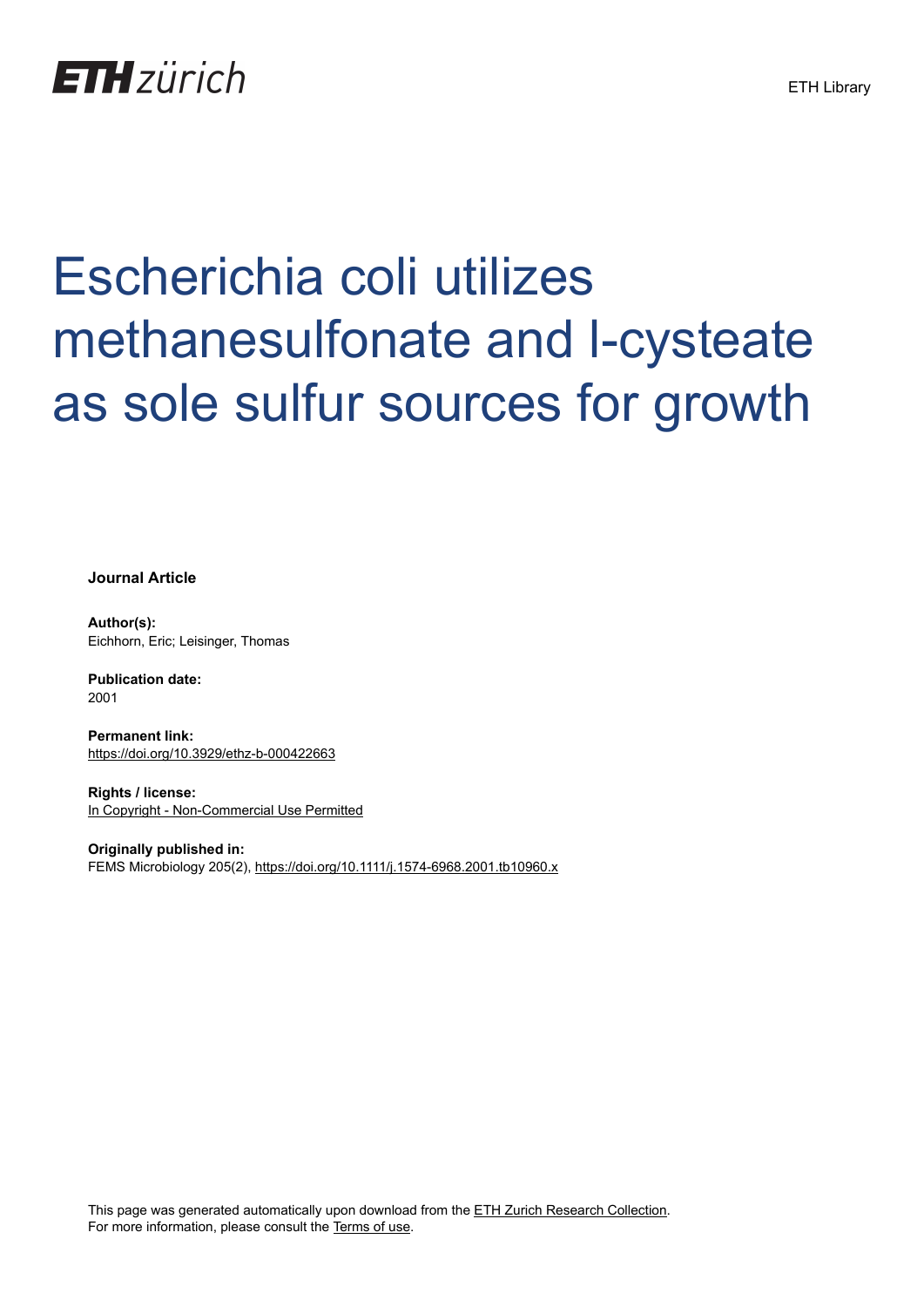

FEMS Microbiology Letters 205 (2001) 271-275



www.fems-microbiology.org

# Escherichia coli utilizes methanesulfonate and L-cysteate as sole sulfur sources for growth

Eric Eichhorn \*, Thomas Leisinger

Institute of Microbiology, Swiss Federal Institute of Technology Zurich, Schmelzbergstrasse 7, CH-8092 Zurich, Switzerland

Received 3 September 2001; received in revised form 22 October 2001; accepted 22 October 2001

First published online 13 November 2001

#### Abstract

Twenty-three *Escherichia coli* strains were tested for their ability to use taurine, methanesulfonate, L-cysteate and other alkanesulfonates as sole sulfur sources for growth. One strain was unable to use any of the alkanesulfonates offered as sole sulfur sources for growth but grew with sulfate. Seven strains (class I) used alkanesulfonates for this purpose, but not methanesulfonate or L-cysteate. A further seven strains (class II) grew with all compounds tested, except with L-cysteate, and eight strains (class III) utilized all compounds tested as sulfur sources. Sulfur assimilation from methanesulfonate and L-cysteate was absolutely dependent on the  $ssuEADCB$  operon that encodes an alkanesulfonate uptake system (SsuABC) and a two-component monooxygenase (SsuDE) involved in the release of sulfite from alkanesulfonates. Long-term exposure of class I strains to methanesulfonate and of class II strains to L-cysteate selected for derivatives that utilized these two sulfur sources as efficiently as sulfate. The nucleotide sequence of the  $ssuEADCB$  operon in the methanesulfonate- and L-cysteate-utilizing derivative EC1250Me<sup>+</sup> was identical to that in the class I wild-type EC1250. Gain of the ability to utilize methanesulfonate and L-cysteate as sulfur sources thus appears to result from increased expression of ssu genes rather than from a change in the quality of one or several of the Ssu proteins. © 2001 Federation of European Microbiological Societies. Published by Elsevier Science B.V. All rights reserved.

Keywords : Sulfate starvation; Methanesulfonate; Alkanesulfonate monooxygenase; Desulfonation; Escherichia coli

### 1. Introduction

When cysteine and sulfate are not available, *Escherichia* coli expresses two operons whose products enable assimilation of sulfur from alkanesulfonates. The expressed systems are responsible for the release from taurine and other alkanesulfonates of sulfite, which then serves as a source of sulfur for cysteine synthesis. The tauABCD operon encodes an ABC-type transport system (TauABC) and the  $\alpha$ -ketoglutarate-dependent taurine dioxygenase TauD, which are responsible for the uptake [1] and desulfonation [2] of taurine. The  $ssuEADCB$  operon encodes an ABCtype uptake system (SsuABC) and a two-component monooxygenase system (SsuDE) responsible for sulfite release from alkanesulfonates other than taurine [1,3]. The

biochemistry of sulfonate-sulfur assimilation and its regulation in E. coli have been reviewed recently [4]. In vitro the TauD and SsuD enzymes are required for the desulfonation of as many as 20 different alkanesulfonates. The assimilation of sulfur from methanesulfonate and L-cysteate has been poorly investigated and there are conflicting reports in the literature as to the ability of E. coli to use these compounds as sulfur sources. Early studies showed that  $E.$  coli K-12 [5] and B [6] utilized methanesulfonate and/or L-cysteate as sulfur sources for growth, whereas a fecal isolate did not [5]. In contrast, recent work reported on the inability of E. coli K-12 strains to assimilate sulfur from these two compounds [7,8]. We now demonstrate that the use of methanesulfonate and L-cysteate as sole sulfur sources is widespread among E. coli strains including an E. coli K-12 derivative, and provide evidence that the gene products of ssuEADCB are absolutely required for the uptake and desulfonation of methanesulfonate and L-cysteate, although the desulfonation of methanesulfonate and L-cysteate by the FMNH<sub>2</sub>-dependent alkanesulfonate monooxygenase SsuD is not detectable in vitro ([3], this study).

<sup>\*</sup> Corresponding author. Tel.: +41 (1) 632 33 54;

Fax: +41 (1) 632 11 48.

E-mail address : eichhorn@micro.biol.ethz.ch (E. Eichhorn).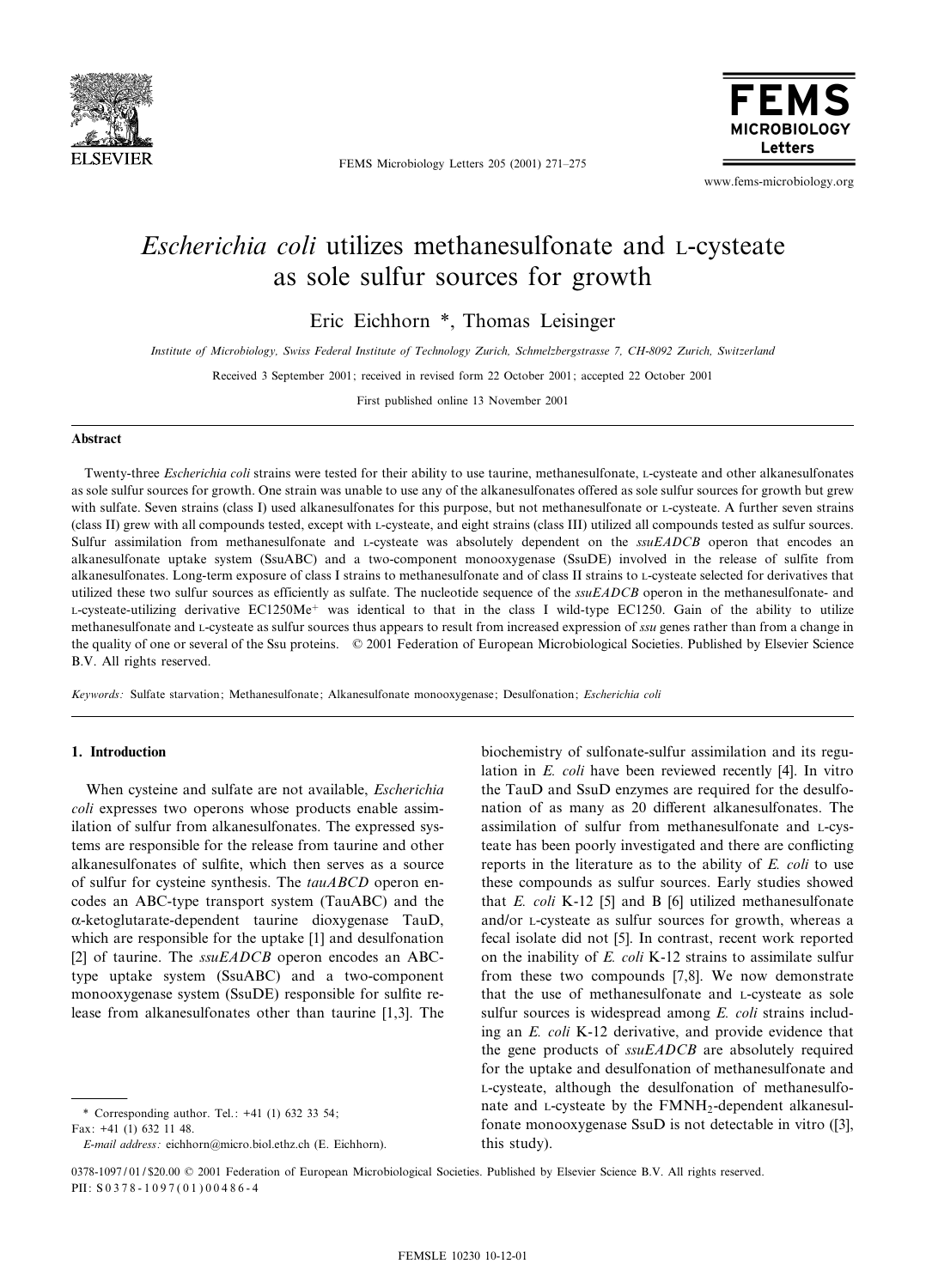# 2. Materials and Methods

# 2.1. E. coli strains and growth conditions

A collection of E. coli strains was analyzed for the ability to use alkanesulfonates as sulfur sources for growth. It included the laboratory strains EC1250 [9], BL21(DE3) [10], B [11], C [12], TA4315 [13], strains SG60, SG61, SG63, SG65, SG80 isolated from Swiss cheeses [14], the clinical isolates USZ1, USZ2, USZ3, USZ4, USZ5, and strains ECOR05, ECOR10, ECOR30, ECOR31, ECOR41, ECOR51, ECOR58, ECOR66 from the E. coli reference strain collection [15].

The ability of these strains to use alkanesulfonates as sulfur sources was investigated by growth experiments in a sulfur-free M63 minimal medium supplemented with 4  $\mu$ g ml<sup>-1</sup> tryptophan [1] and one of the following sulfur sources at  $250 \mu M$ : sulfate, taurine, isethionate, 3-aminopropanesulfonate, sulfoacetate, methanesulfonate, butanesulfonate, hexanesulfonate, octanesulfonate, decanesulfonate, N-phenyltaurine, 2-(4-pyridyl)ethanesulfonate and L-cysteate, of highest purity grade available. Growth curves were determined in microtiter plates with 150  $\mu$ l of culture by using a SPECTRAmax Plus microtiter plate reader with SOFTmax PRO software (Molecular Devices). Cells from overnight cultures grown in sulfur-free M63 minimal medium supplemented with sulfate as a sulfur source were collected, washed, diluted 100-fold in sulfur-free M63 minimal medium and used to inoculate the microtiter plate as described previously [1]. Standard growth experiments were carried out for 24 h; the optical densities at the stationary phase ranged from 0.3 to 0.6 and corresponded to optical densities of 1.5-2.0 when measured with a 1-cm light path in a Uvikon P-810 spectrophotometer.

The identity of derivative strains generated by long-term exposure to methanesulfonate and/or L-cysteate was investigated using the BBL<sup>®</sup> Enterotube<sup>®</sup> II for the identification of Enterobacteriaceae from Becton Dickinson as indicated by the manufacturer.

# 2.2. Construction of chromosomal ssuD in-frame deletion mutants

Chromosomally located in-frame deletions of the alkanesulfonate monooxygenase encoding gene ssuD were constructed in E. coli B, SG65 and EC1250Me<sup>+</sup> (a methanesulfonate-utilizing EC1250 derivative obtained by longterm exposure of wild-type EC1250 to methanesulfonate) with plasmid pME4723 as described previously [1]. Complementation of the in-frame deletions was carried out by analyzing growth after transformation of the deletion strains either with a pUC19-based plasmid containing the ssuD gene or with plasmid pME4729, which carries the ssu promoter region and the  $ssuEAD$  genes from E. coli EC1250 [1].

# 2.3. PCR amplification and cloning of ssu genes for sequence analysis

Genomic DNA was prepared as described elsewhere [16] from  $E$ . coli B, SG65 and EC1250Me<sup>+</sup>. This DNA was used as a template for PCR amplification of the ssuEADCB genes using the Expand High-Fidelity PCR system (Roche Molecular Biochemicals). The following primers were used for the PCR amplification of  $ssuE$ (EE71 (5'-ggaattttcatatgtctccg-3') and EE23 [1]),  $ssuA$ (EE45 [1] and EE60 (5'-gcaccgcccatatgttcagg-3')),  $ssuD$ (EE8 and EE10 [3]),  $ssuC$  (EE63 (5'-tatcccccatatgtcgcgc-3') and EE64 (5'-attgagcaagcttggcgtgc-3')),  $ssuB$  (EE29 and EE32 [1]). The  $ssuD$  genes amplified from E. coli B, SG65 and EC1250Me<sup>+</sup> were cloned into plasmid pET24a(+) (Novagen) to generate plasmids pME4735, pME4736 and pME4737, respectively. The E. coli strain  $DH5\alpha$  used for cloning purposes was grown in either liquid or solid LB medium supplemented when appropriate with kanamycin (50  $\mu$ g ml<sup>-1</sup>), ampicillin (100  $\mu$ g ml<sup>-1</sup>), isopropyl- $\beta$ -D-1-thiogalactopyranoside (0.5 mM), 5-bromo-4-chloro-3-indolyl galactoside (80  $\mu$ g ml<sup>-1</sup>). Standard procedures [16] were used for plasmid isolation, restriction enzyme digestion and transformation of E. coli. DNA for sequencing was prepared using the QIAprep Spin Miniprep kit (Qiagen). The *ssuD* genes were sequenced from plasmids pME4735, pME4736 and pME4737, whereas the  $ssuA$ ,  $ssuB$ ,  $ssuC$  and  $ssuE$  PCR products were directly sequenced using internal primers after gel extraction with the QIAquick gel extraction kit (Qiagen). All sequencing work was done at Microsynth (Balgach, Switzerland).

# 2.4. Protein production, SDS-PAGE and SsuD activity staining

Desulfonation of methanesulfonate and L-cysteate was investigated in crude extracts from cells of E. coli BL21(DE3) that overproduced the SsuD proteins of E. coli B, SG65 or EC1250Me<sup>+</sup>. Protein production was carried out as described previously [3] using plasmids pME4735, pME4736 and pME4737, as were the preparation of crude extracts and measurement of SsuD activity. SDS^PAGE on a Mini-PROTEAN II system (Bio-Rad) with 12% polyacrylamide gels under denaturing conditions and silver stains were performed as described elsewhere [16]. Protein concentrations were measured with Bio-Rad reagent dye concentrate, following the manufacturer's instructions. Bovine serum albumin was used as a standard.

### 3. Results and discussion

Twenty-three E. coli strains of diverse origins were surveyed for their ability to use alkanesulfonates including taurine, methanesulfonate and L-cysteate as sole sulfur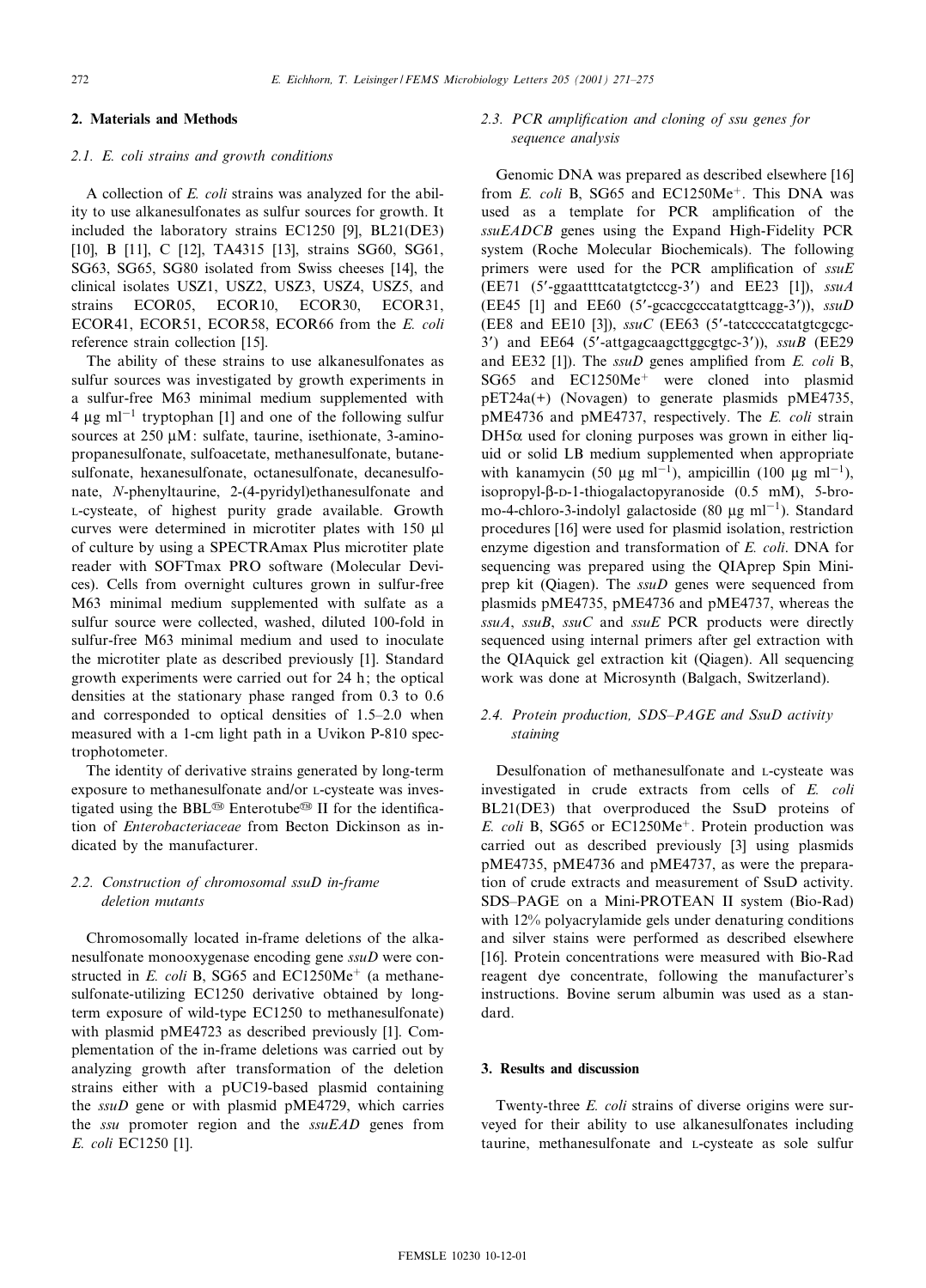Table 1 Utilization of alkanesulfonates as sole sulfur sources for growth by  $E$ , coli strains<sup>a</sup>

| Strain                                                     | Sulfur source                                                 |  |            |  | Class |
|------------------------------------------------------------|---------------------------------------------------------------|--|------------|--|-------|
|                                                            | $SO_4^{2-}$<br>$N$ -Phenyltaurine<br>$C_1$ -SO <sub>2</sub> H |  | L-Cysteate |  |       |
|                                                            |                                                               |  |            |  |       |
| USZ1, USZ2, USZ3, USZ4, USZ5, SG63, EC1250                 |                                                               |  |            |  |       |
| B, BL21(DE3), C, SG60, SG61, ECOR30, ECOR31                |                                                               |  |            |  |       |
| TA4315, SG65, SG80, ECOR05, ECOR10, ECOR51, ECOR58, ECOR66 |                                                               |  |            |  |       |

<sup>a</sup>Strains USZ are clinical isolates, strains SG were isolated from typical Swiss cheeses, ECOR strains are members of the E. coli reference strain collection. The growth phenotypes obtained with N-phenyltaurine (SsuD substrate), methanesulfonate  $(C_1$ -SO<sub>3</sub>H) and L-cysteate are shown.  $-$ : no growth, +: growth with a particular sulfur source, with typical growth profiles shown in Figs. 1 and 2. Growth experiments were carried out for 24 h in a microtiter plate (150-µl culture) as described in Section 2.

sources for growth. Strain ECOR41 was the only strain that grew with sulfate but showed no growth with any of the 12 alkanesulfonates offered as sole sulfur sources. PCR amplification of the  $tauD$  and  $ssuD$  genes from this strain remained unsuccessful, suggesting that the *tau* and *ssu* genes are missing. The growth phenotypes of the 22 alkanesulfonate-utilizing strains as observed in 24-h growth experiments are summarized in Table 1. Seven strains (class I) showed no growth when methanesulfonate or L-cysteate was the sole sulfur source (e.g. the tryptophan auxotrophic E. coli K-12 derivative EC1250, Fig. 1A). In this class, strains USZ1, USZ3 and USZ5 were unable to use taurine as a source of sulfur, although they utilized SsuD substrates (e.g. N-phenyltaurine). A further seven strains (class II) used all alkanesulfonates except L-cysteate as sulfur sources for growth. The eight remaining strains (class III) utilized all alkanesulfonates tested including methanesulfonate and L-cysteate as sole sulfur sources. With class II and class III strains, methanesulfonate and/ or L-cysteate allowed for growth at somewhat reduced rates, but final cell yields were in most cases identical to those obtained with sulfate. We did not find strains that utilized L-cysteate but were unable to use methanesulfonate as sole sulfur source.

Class I and class II strains were subjected to long-term

exposure to methanesulfonate and/or L-cysteate as sole sulfur source  $(5-20$  days, 5-ml cultures, 180 rpm,  $37^{\circ}$ C). Biomass production with class I strains supplied with methanesulfonate or *L*-cysteate required 2–7 days, except with strains USZ1, USZ2, USZ3 and USZ5, which were permanently unable to grow with either substrate. Class II strains grew well with methanesulfonate in standard growth experiments, and required 3^10 days for growth when supplied with L-cysteate as sole sulfur source. Low cell yields were obtained in most cases.

Cells from long-term growth experiments were collected, washed and used to inoculate fresh sulfur-free M63 minimal medium supplemented with methanesulfonate or L-cysteate. These cultures reached stationary growth phase within  $10-15$  h only as shown for strain EC1250Me<sup>+</sup>, the methanesulfonate-utilizing derivative of the tryptophan auxotrophic strain EC1250 generated by long-term exposure of strain EC1250 to methanesulfonate (Fig. 1B). The ability of strain  $EC1250Me<sup>+</sup>$  to assimilate sulfur from methanesulfonate and L-cysteate was maintained after eight successive growth cycles (16 h,  $37^{\circ}$ C) on LB medium agar plates. The identity of this strain was confirmed by tracing its auxotrophy for tryptophan (Fig. 1B). The identity of the other derivative strains obtained in long-term growth experiments was established as E. coli using the



Fig. 1. E. coli EC1250 gives rise to spontaneous derivatives showing improved growth with methanesulfonate and L-cysteate as sulfur sources. A: EC1250 cells were grown in a microtiter plate as described in Section 2 (150-ul culture). The optical density at 600 nm (OD<sub>600 nm</sub>) was recorded with a microtiter plate reader. B: The methanesulfonate-utilizing strain EC1250Me<sup>+</sup> was grown in 5 ml medium at 37°C on a rotary shaker (180 rpm). Trp: tryptophan.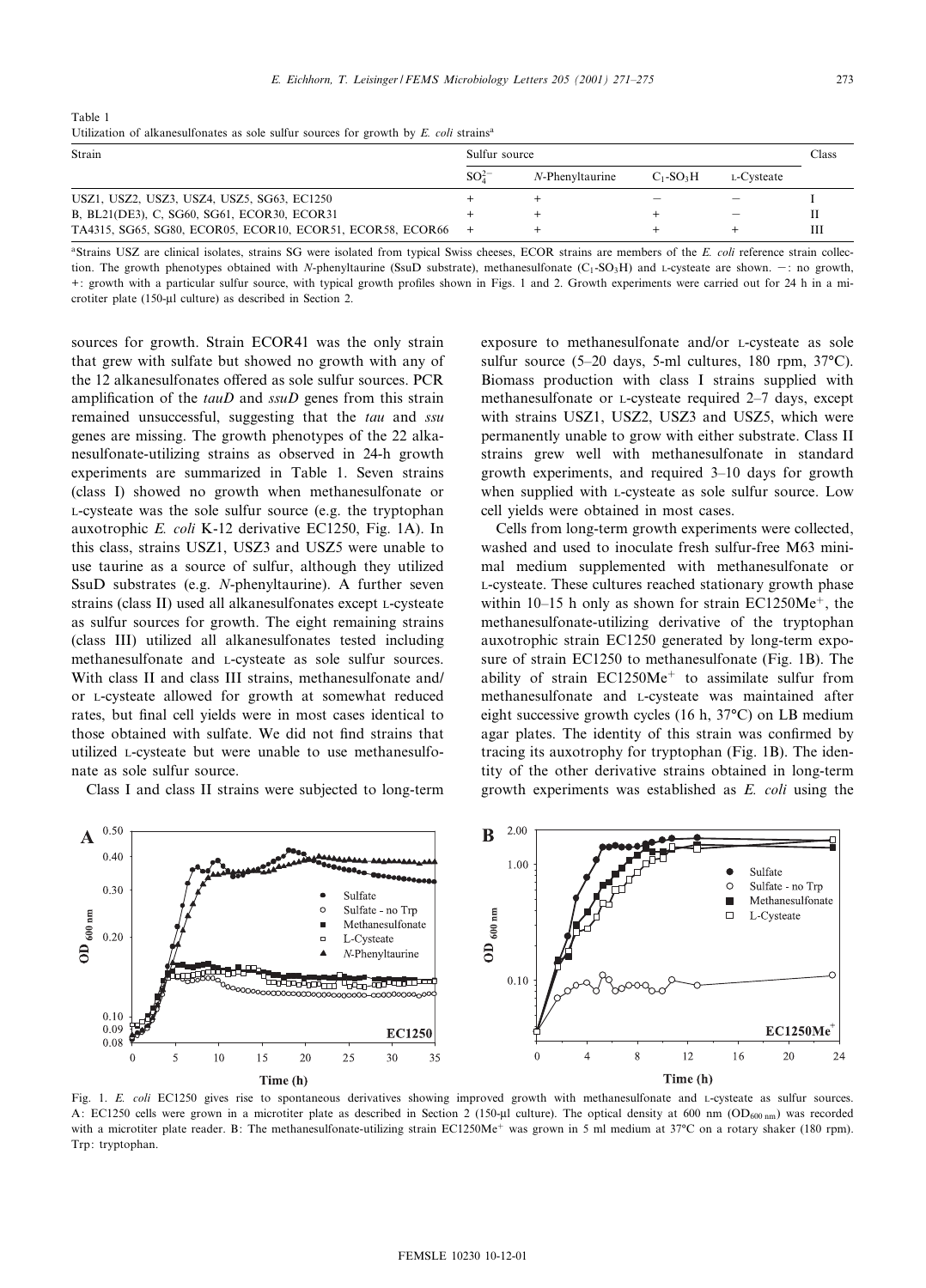BBL<sup>®</sup> Enterotube<sup>®</sup> II for the identification of *Enterobac*teriaceae.

The following conclusions can be drawn from the longterm growth experiments. Among 22 alkanesulfonate-utilizing strains (Table 1), only the clinical isolates USZ1, USZ2, USZ3 and USZ5 were permanently unable to use methanesulfonate and L-cysteate as sulfur sources for growth. The remaining class I and class II strains showed no growth with methanesulfonate and/or L-cysteate in standard growth experiments but grew with these sulfur sources when sufficient time was given. Long-term exposure of class I strains to methanesulfonate and of class II strains to L-cysteate selected for derivatives that utilized these two sulfur sources as efficiently as sulfate (e.g.  $EC1250Me<sup>+</sup>$ , Fig. 1B). Moreover, all class I derivative strains obtained after exposure to methanesulfonate were able to use L-cysteate as sole sulfur source, and vice versa. Growth behavior with methanesulfonate and L-cysteate was invariably reproduced in long-term growth experiments using wild-type strains, as was the generation of derivative strains with improved growth rates. The present results demonstrate that both methanesulfonate and L-cysteate belong to the range of alkanesulfonates that are used as sulfur sources by 18 of the 22 alkanesulfonate-utilizing E. coli strains, including the E. coli K-12 derivative EC1250.

A representative of each strain class (EC1250, B, SG65) plus a derivative strain generated in a long-term growth experiment ( $EC1250Me<sup>+</sup>$ ) were used to investigate the requirement for the *ssu* genes for sulfur assimilation from methanesulfonate and L-cysteate.

Chromosomally located in-frame deletions of the ssuD gene were constructed in these strains, and growth with methanesulfonate and L-cysteate was analyzed. The deletion strains had lost the ability to use SsuD substrates [3] as sulfur sources. As expected, they were still able to grow with taurine and other TauD substrates [2]. The deletion strains had also lost the ability to use methanesulfonate and L-cysteate as sulfur sources as shown for E. coli SG65 (Fig. 2). This defect was successfully complemented when the ssuD in-frame deletion mutants were transformed either with a plasmid containing a copy of the ssuD gene or with plasmid pME4729 [1] containing the *ssu* promoter region and the  $ssuEAD$  genes. Long-term exposure to methanesulfonate or L-cysteate of an EC1250 strain that was in-frame deleted for  $ssuD$  [1] did not give rise to derivatives utilizing these compounds as sulfur sources. Alkanesulfonate monooxygenase SsuD thus is absolutely required for the use of methanesulfonate and L-cysteate as sulfur sources for growth.

Growth with methanesulfonate and L-cysteate as sulfur sources was also analyzed with EC1250 strains in-frame deleted for genes encoding components of the SsuABC transport system [1]. EC1250 strains missing either the periplasmic substrate-binding protein SsuA or the membrane component SsuCB, or the whole SsuABC transporter, were reproducibly unable to grow with methanesulfonate and L-cysteate (long-term growth experiments). These deletion strains were, however, able to grow with  $N$ -phenyltaurine, an alkanesulfonate that is also transported by TauABC, but is desulfonated exclusively by SsuD. This demonstrates that methanesulfonate and L-cysteate enter the cells exclusively via the SsuABC transport system.

From growth studies with deletion strains we conclude that uptake and desulfonation of methanesulfonate and  $L$ -cysteate by  $E$ . *coli* depend absolutely on the presence of the *ssuEADCB* gene products.

In the previous in vitro characterization of the EC1250 SsuD enzyme [3] methanesulfonate and L-cysteate were not considered substrates of the enzyme. This contrasts with the present in vivo study. It was therefore hypothesized that sulfur assimilation from these two substrates by E. coli could be due to SsuD proteins with extended substrate range and differing in sequence from EC1250 SsuD. To confirm or refute this hypothesis, in vitro desulfonation with crude extracts of E. coli BL21(DE3) cells overproducing SsuD from  $E$ . coli  $EC1250Me^+$ , B and SG65 was examined. With none of the three crude extracts, release of



Fig. 2. Growth of E. coli SG65 with methanesulfonate and L-cysteate depends on  $ssuD$ . Cells were grown in a microtiter plate as described in Section 2 (150-µl cultures) and the optical density at 600 nm (OD<sub>600 nm</sub>) was recorded with a microtiter plate reader. A: E. coli SG65. B: E. coli SG65 AssuD.